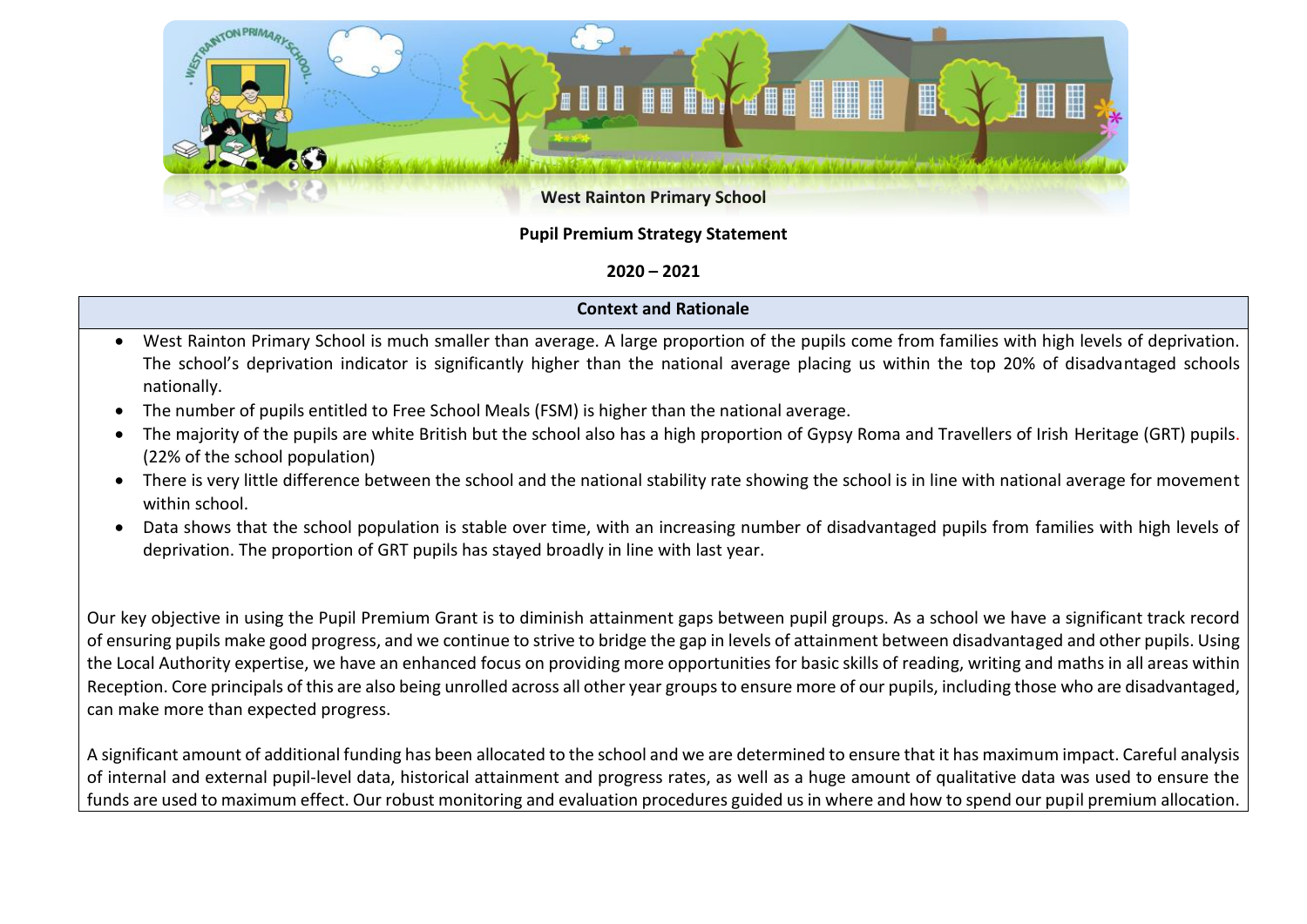We have also use existing research and publications including those from OFSTED and findings of studies undertaken by the SUTTON TRUST and EDUCATION ENDOWMENT FOUNDATION to enable us to make decisions relating to provision. Training provided by Durham Education Development Service also helped us to understand the systems and approaches that work in relation to the attainment of specific groups of learners, and how to document impact on a whole school level.

Our teaching of phonics will be extended this year with the introduction of Read, Write Inc Fresh Start as a KS2 intervention. Staff training in this area, and the purchase of new resources, will require a significant spend. The Local Authority knowledge and experience gained through the 'narrowing the gap' project contributed significantly to our improving results in EYFS. This expertise will now be unrolled across nursery as well to narrow diminish gaps before children enter Reception.

We have sought external organisations and identified opportunities for children to have an enriched and enhanced experience of the curriculum. Implementing a broad and ambitious curriculum as well as an extensive range of quality extra-curricular opportunities is also a focus for significant resource spending in the coming year. Music, art and drama experiences have also been a curriculum enrichment priority of this year to increase pupils' cultural capital.

Support timetables for all support staff show increased and detailed targeted support for pupils eligible for pupil premium across the school. It is of paramount importance to us that all pupils reach their full potential across a broad and rich curriculum entitlement.

In academic year 2020-21, this strategy statement is aligned with our catch-up premium strategy statement in response to the partial closure of school from Covid-19 in March-June 2020. Because of the disruption to 2019-20 academic year, many of the previous year's outcomes were not fully actioned and senior leaders have ensured they remain as key priority areas. The gaps in learning for some of our pupils due to the pandemic, were minimised through an ambitious and thorough home-learning provision and the key decision governors and leaders made to bring back all year groups for the final five weeks of term in Covid-secure bubble groups of no more than 15 pupils.

We are determined that our experience-rich and broad provision will not fall victim to the current situation and are working tirelessly to provide alternative and creative ways to enhance our pupils' whole-school experience.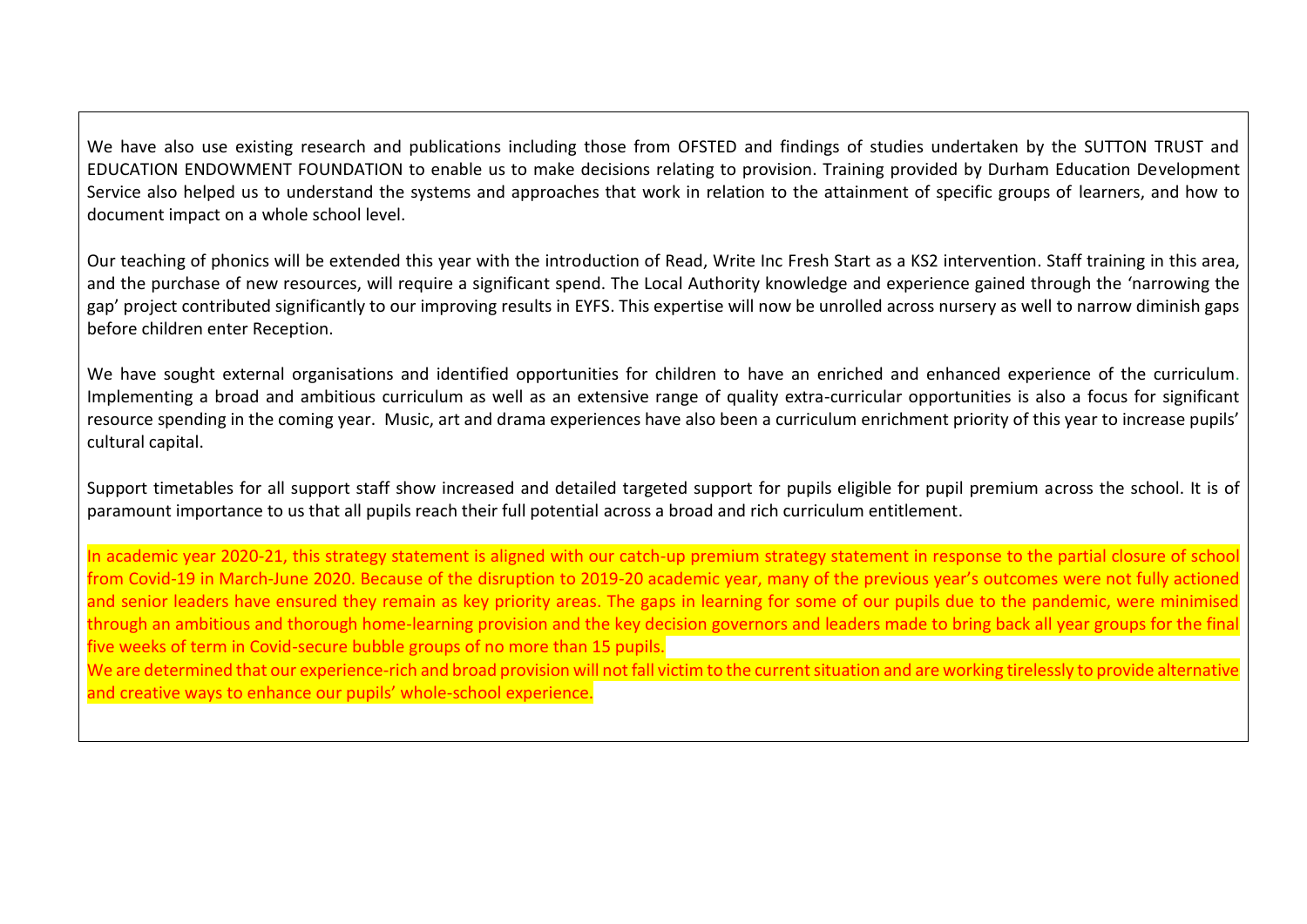| Reception - Year 6 Pupil Premium Funding |                         |                          |                        |                            |  |  |  |  |  |
|------------------------------------------|-------------------------|--------------------------|------------------------|----------------------------|--|--|--|--|--|
| Pupils Eligible for PP Funding           | Number of Eligible Boys | Number of Eligible Girls | Number of Looked After | Number of Service Children |  |  |  |  |  |
|                                          |                         |                          | Children & PLAC        |                            |  |  |  |  |  |
|                                          | Per Pupil £1,320        | Per Pupil £1,320         | Per Pupil £1,900*      | Per Pupil £300             |  |  |  |  |  |
| 73                                       | 34                      | 39                       | 3 PLAC                 |                            |  |  |  |  |  |
|                                          |                         |                          |                        |                            |  |  |  |  |  |

**\***Looked After Children receive £1,900 with £300 being retained centrally by the Local Authority.

| <b>Early Year Pupil Premium Funding</b> |                           |                         |                          |                          |  |  |  |  |  |  |
|-----------------------------------------|---------------------------|-------------------------|--------------------------|--------------------------|--|--|--|--|--|--|
| <b>Total of Nursery Pupils</b>          | Number of Eligible Pupils | Number of Eligible Boys | Number of Eligible Girls | <b>Total EYPP Budget</b> |  |  |  |  |  |  |
|                                         | Hourly Rate £0.53<br>20   | Hourly Rate £0.53       | Hourly Rate £0.53        | Hourly Rate £0.53        |  |  |  |  |  |  |
| 31                                      |                           | 11                      |                          | £9,611.55                |  |  |  |  |  |  |

| <b>Pupil Premium Summary Information</b> |                        |                                  |     |  |  |  |  |  |
|------------------------------------------|------------------------|----------------------------------|-----|--|--|--|--|--|
| Total Number of Pupils (Inc. FTE)        | 129                    | <b>Number of Pupils Eligible</b> |     |  |  |  |  |  |
| <b>Total Pupil Premium Budget</b>        | £96, 360 + £5,700 PLAC | % of Pupils Eligible             | 57% |  |  |  |  |  |

|                                  |            | 2019 – Outcomes-- Due to Covid pandemic this remains our last performance data set |            |            |              |            |            |                                  |                  |           |            |            |              |            |            |
|----------------------------------|------------|------------------------------------------------------------------------------------|------------|------------|--------------|------------|------------|----------------------------------|------------------|-----------|------------|------------|--------------|------------|------------|
| KS1                              |            | <b>PP Pupils</b>                                                                   |            |            | <b>Other</b> |            | <b>SCH</b> | KS <sub>2</sub>                  | <b>PP Pupils</b> |           |            |            | <b>Other</b> |            | <b>SCH</b> |
|                                  | <b>SCH</b> | <b>NA</b>                                                                          | <b>DIF</b> | <b>SCH</b> | <b>NA</b>    | <b>DIF</b> | <b>GAP</b> |                                  | <b>SCH</b>       | <b>NA</b> | <b>DIF</b> | <b>SCH</b> | <b>NA</b>    | <b>DIF</b> | <b>GAP</b> |
| <b>EYFS GLD</b>                  | 60         | 56.0                                                                               |            | 86         | 75.0         | - 1        | -15        | <b>Expected Standard Reading</b> | 67               | 62.0      |            | 78         | 78.0         |            |            |
| Year 1 Phonics                   | 89         | 71.0                                                                               |            | 88         | 84.0         |            |            | <b>Expected Standard Writing</b> | 83               | 68.0      |            | 89         | 83.0         |            |            |
| <b>Expected Standard Reading</b> | 57         | 62.0                                                                               |            | 90         | 78.0         | $+1.$      | -33        | <b>Expected Standard Maths</b>   | <b>100</b>       | 68.0      | ⊥ຊລ        | 89         | 83.0         |            |            |
| <b>Expected Standard Writing</b> | 57         | 55.0                                                                               |            | 90         | 73.0         |            |            | <b>Expected Standard GPS</b>     | 83               | 68.0      |            | 100        | 83.0         |            |            |
| <b>Expected Standard Maths</b>   | 71         | 63.0                                                                               |            | 90         | 79.0         |            |            | Expected Standard R/W/M          | 67               | 51.0      |            | 67         | 71.0         |            |            |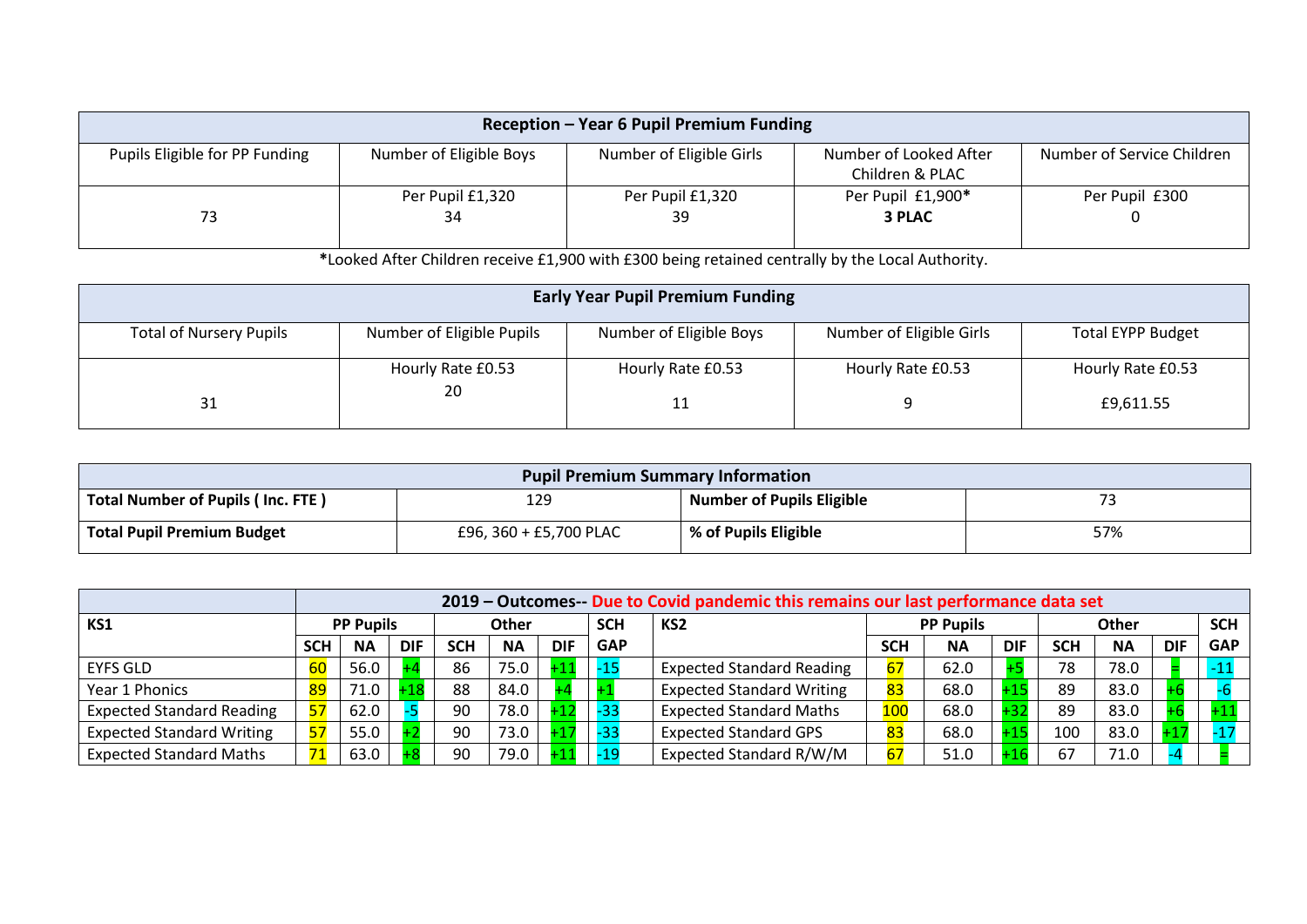| <b>Current Attainment</b> |            |     |                     |                              |                   |     |                     |                                  |                   |  |  |
|---------------------------|------------|-----|---------------------|------------------------------|-------------------|-----|---------------------|----------------------------------|-------------------|--|--|
| <b>Cohort</b>             | Subject    |     |                     | <b>Current Baseline Data</b> |                   |     |                     | <b>Aspiration at End Of Year</b> |                   |  |  |
|                           |            | All | <b>Disadvantage</b> | Other                        | <b>Difference</b> | All | <b>Disadvantage</b> | Other                            | <b>Difference</b> |  |  |
|                           | Reading    | 81  | 83                  | 80                           |                   | 81  | 83                  | 80                               |                   |  |  |
| Year 6                    | Writing    | 81  | 83                  | 80                           | +3                | 81  | 83                  | 80                               |                   |  |  |
|                           | Maths      | 81  | 83                  | 80                           |                   | 81  | 83                  | 80                               | +3                |  |  |
|                           | <b>GPS</b> | 81  | 83                  | 80                           | +3                | 81  | 83                  | 80                               | $+3$              |  |  |
|                           | Reading    | 81  | 73                  | 100                          | $-27$             | 81  | 73                  | 100                              | $-27$             |  |  |
| Year 5                    | Writing    | 81  | 73                  | 100                          | $-27$             | 81  | 73                  | 100                              | $-27$             |  |  |
|                           | Maths      | 81  | 73                  | 100                          | $-27$             | 81  | 73                  | 100                              | $-27$             |  |  |
|                           | GPS        | 81  | 73                  | 100                          | $-27$             | 81  | 73                  | 100                              | $-27$             |  |  |
|                           | Reading    | 73  | 61                  | 88                           | $-27$             | 73  | 61                  | 88                               | $-27$             |  |  |
| Year 4                    | Writing    | 73  | 61                  | 88                           | $-27$             | 73  | 61                  | 88                               | $-27$             |  |  |
|                           | Maths      | 81  | 77                  | 88                           | $-11$             | 81  | 77                  | 88                               | $-11$             |  |  |
|                           | GPS        | 73  | 61                  | 88                           | $-27$             | 73  | 61                  | 88                               | $-27$             |  |  |
|                           | Reading    | 73  | 57                  | 88                           | $-11$             | 73  | 57                  | 88                               | $-11$             |  |  |
| Year 3                    | Writing    | 73  | 57                  | 88                           | $-11$             | 73  | 57                  | 88                               | $-11$             |  |  |
|                           | Maths      | 83  | 77                  | 88                           | $-11$             | 83  | 77                  | 88                               | $-11$             |  |  |
|                           | GPS        | 73  | 57                  | 88                           | $-31$             | 73  | 57                  | 88                               | $-31$             |  |  |
|                           | Reading    | 75  | 70                  | 66                           |                   | 75  | 70                  | 66                               | ۰4                |  |  |
|                           | Writing    | 80  | 75                  | 66                           | +9                | 80  | 75                  | 66                               | $+9$              |  |  |
| Year 2                    | Maths      | 80  | 75                  | 100                          | $-25$             | 80  | 75                  | 100                              | $-25$             |  |  |
|                           | <b>GPS</b> | 80  | 75                  | 66                           | -9                | 80  | 75                  | 66                               | $+9$              |  |  |
|                           | Reading    | 74  | 73                  | 75                           | -2                | 74  | 73                  | 75                               | $-2$              |  |  |
|                           | Writing    | 74  | 73                  | 75                           | -2                | 74  | 73                  | 75                               | $-2$              |  |  |
| Year 1                    | Maths      | 74  | 73                  | 75                           | $-2$              | 74  | 73                  | 75                               | $-2$              |  |  |
|                           | GPS        | 74  | 73                  | 75                           | -2                | 74  | 73                  | 75                               | $-2$              |  |  |
|                           | Reading    | 78  | 57                  | 90                           | $-33$             | 78  | 57                  | 90                               | $-33$             |  |  |
| <b>EYFS</b>               | Writing    | 78  | 57                  | 90                           | $-33$             | 78  | 57                  | 90                               | $-33$             |  |  |
|                           | Number     | 83  | 71                  | 81                           | $-10$             | 83  | 71                  | 81                               | $-10$             |  |  |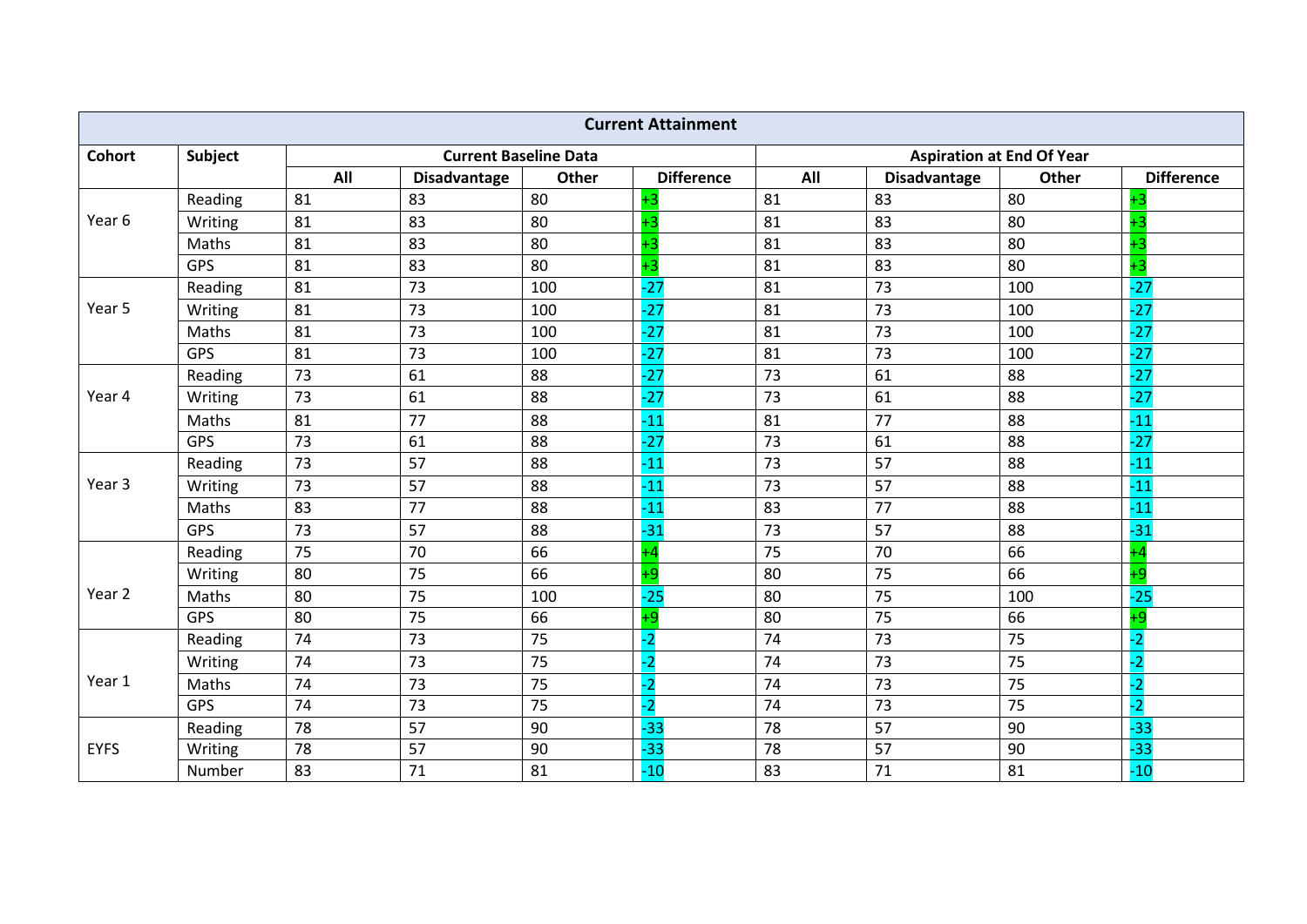| Early Years Pupil Premium Current Attainment- on entry into nursery (3yr olds) |                          |                              |  |  |  |  |  |  |  |
|--------------------------------------------------------------------------------|--------------------------|------------------------------|--|--|--|--|--|--|--|
| Baseline Assessment - Age Expected Level Emerging 30-50 Months                 | Pupils Eligible For EYPP | Pupils Not Eligible For EYPP |  |  |  |  |  |  |  |
| % achieving age expected levels on entry in Communication and Language         |                          |                              |  |  |  |  |  |  |  |
| % achieving age expected levels on entry in Reading                            |                          | 20                           |  |  |  |  |  |  |  |
| % achieving age expected levels on entry in Writing                            |                          |                              |  |  |  |  |  |  |  |
| % achieving age expected levels on entry in Number                             |                          |                              |  |  |  |  |  |  |  |
| % achieving age expected levels on entry in Shape, Space & Measure             |                          |                              |  |  |  |  |  |  |  |

|                      |    | <b>Barriers to Future Attainment</b>                                                                                                                                                                                                                                                                 | <b>Desired Outcomes</b>                                                                                                                                                                                                                                                          |
|----------------------|----|------------------------------------------------------------------------------------------------------------------------------------------------------------------------------------------------------------------------------------------------------------------------------------------------------|----------------------------------------------------------------------------------------------------------------------------------------------------------------------------------------------------------------------------------------------------------------------------------|
|                      | Α  | Low level of literacy, language and communication on entry into EYFS (linked<br>with covid catch up plan)                                                                                                                                                                                            | Pupils engage with books both at nursery and at home. Opportunities to promote<br>verbal and emerging literacy skills are maximised in nursery and at home.                                                                                                                      |
|                      | B  | Spelling attainment remains slightly behind the attainment of other areas<br>across the school                                                                                                                                                                                                       | Introduce new strategies to boost spelling across the school. Children average 14/20<br>on spelling tests in 2020                                                                                                                                                                |
| <b>Barriers</b>      | C  | Familiarity and usage of rich vocabulary and accurate spoken grammar<br>requires significant coaching in school (linked with covid catch up plan)                                                                                                                                                    | Impact vocabulary mapped out across all subjects in all year groups. To ensure a<br>progressive and ambitious build-up of subject-specific vocab.                                                                                                                                |
| nterna               | D. | Curriculum mapping of other subjects tightened to ensure learning is<br>sequenced, progressive and memorable. (linked with covid catch up plan)                                                                                                                                                      | Pupils receive a broad and ambitious curriculum entitlement that enables them to<br>make links and build on prior learning.                                                                                                                                                      |
|                      |    | Increasing proportion of GRT pupils who join the school late after weak<br>experiences elsewhere or with huge gaps in education. In 2020-21, this also<br>includes pupils who had low levels of engagement with home-learning<br>provision during partial closure. (linked with covid catch up plan) | Pupils with gaps in education can catch up quickly through a range of interventions<br>and strategies. Any gaps in pupils knowledge due to enforced partial closure are re-<br>covered alongside expected curriculum to ensure most catch-up by end of academic<br>vear 2020-21. |
|                      |    | Aspirations of some pupils to achieve highly and aim high for further<br>education, particularly those from disadvantaged backgrounds                                                                                                                                                                | All pupils to have high expectations of themselves and their future. Range of<br>further education and careers are inspired by school provision                                                                                                                                  |
| External<br>Barriers | G  | Opportunities to build cultural capital from home are rare (linked with covid<br>catch up plan)                                                                                                                                                                                                      | All pupils to experience a wide range of opportunities in knowledge and<br>understanding of the world, the arts and in sport including visiting events and<br>extra-curricular provision.                                                                                        |
|                      | н  | Attitudes from home in some cases around attendance at school                                                                                                                                                                                                                                        | Pupils and families to have an understanding of the high importance of attendance.<br>Persistent absentee levels improve on last year.                                                                                                                                           |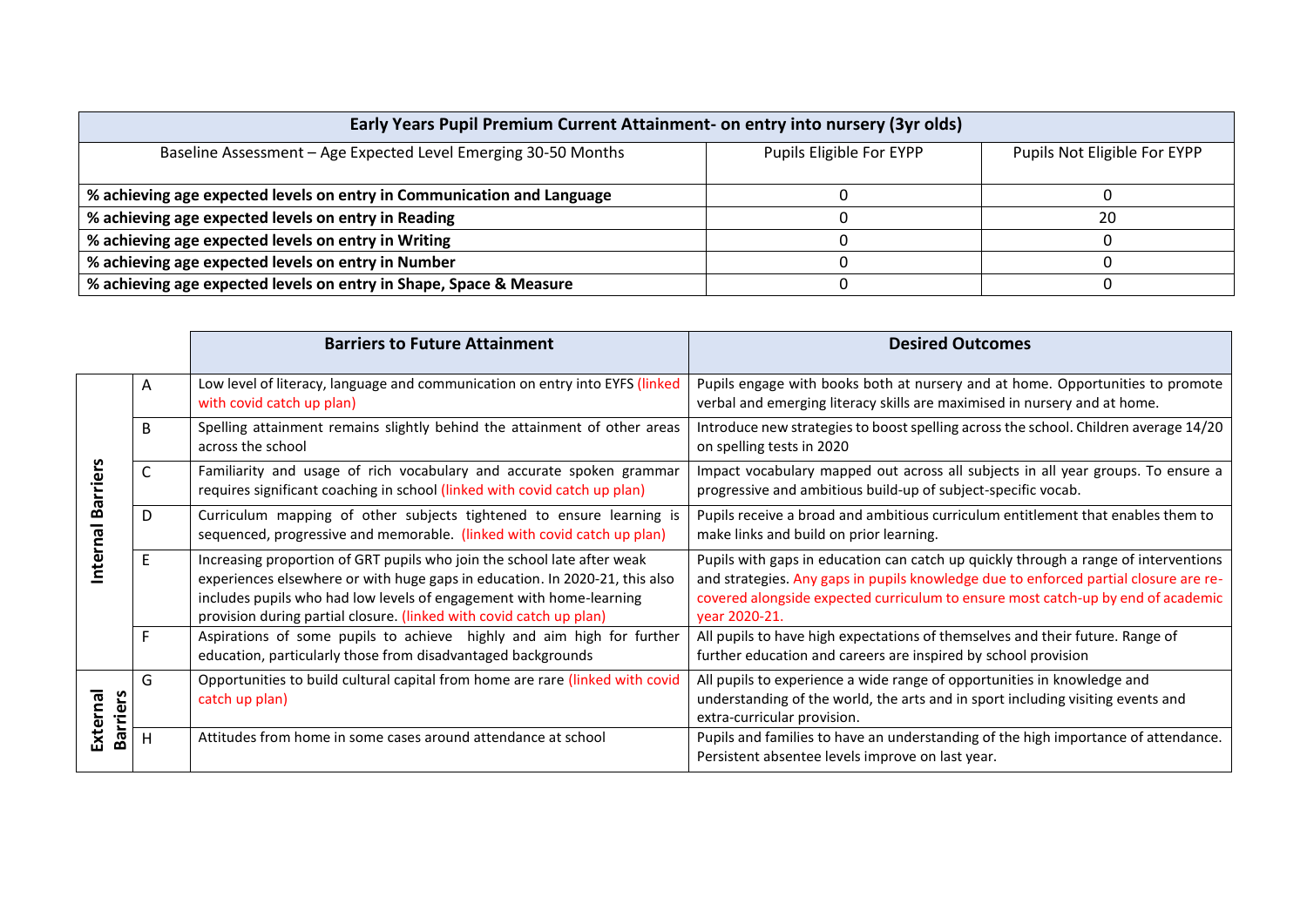|  | Aspirations from home around engagement with school                     | Families to have regular contact with school and resources to use in order to know<br>how to best support their child's learning. School has a robust contingency plan in<br>place should further disruption to learning occur during the pandemic. |
|--|-------------------------------------------------------------------------|-----------------------------------------------------------------------------------------------------------------------------------------------------------------------------------------------------------------------------------------------------|
|  |                                                                         |                                                                                                                                                                                                                                                     |
|  | Pupils' physical and mental wellbeing has been negatively impacted upon | All pupils have a fulfilling academic year in 2020-21 that allows them to feel safe,                                                                                                                                                                |
|  | during 2020 lockdown restrictions (linked with covid catch up plan)     | happy and settled. They feel emotionally ready to learn and visibly enjoy their                                                                                                                                                                     |
|  |                                                                         | experiences.                                                                                                                                                                                                                                        |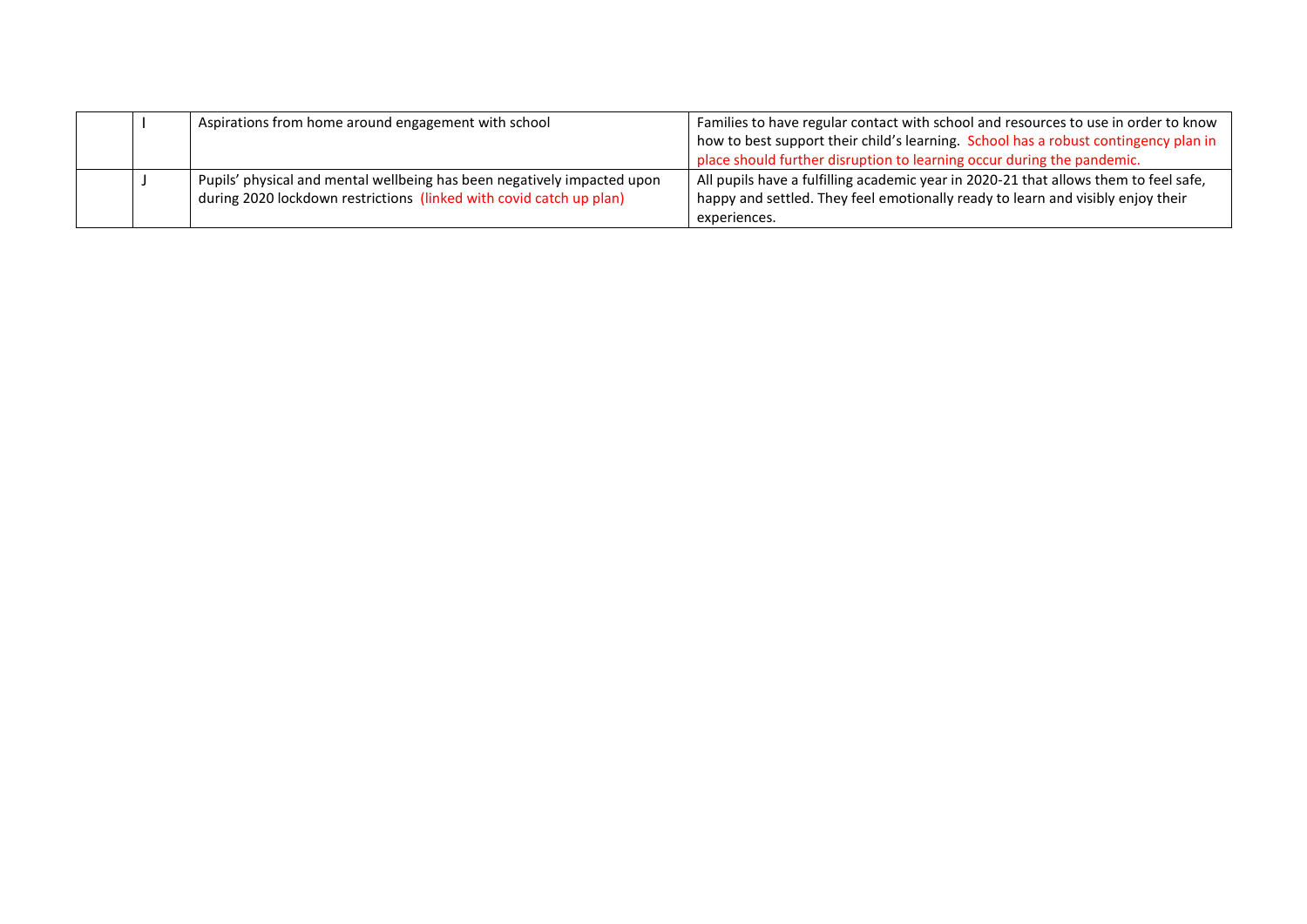|   | <b>Pupil Premium Planned Expenditure</b>                                                                                                                             |                                                                                                                                                            |                                                                                                                                                  |                    |                                                                                                                                                                        |                                                                                                                                                                                                                                                                                                                                        |                                                                                                                                                                                                                                                                                                                                             |                                    |  |  |  |  |
|---|----------------------------------------------------------------------------------------------------------------------------------------------------------------------|------------------------------------------------------------------------------------------------------------------------------------------------------------|--------------------------------------------------------------------------------------------------------------------------------------------------|--------------------|------------------------------------------------------------------------------------------------------------------------------------------------------------------------|----------------------------------------------------------------------------------------------------------------------------------------------------------------------------------------------------------------------------------------------------------------------------------------------------------------------------------------|---------------------------------------------------------------------------------------------------------------------------------------------------------------------------------------------------------------------------------------------------------------------------------------------------------------------------------------------|------------------------------------|--|--|--|--|
|   | <b>Desired</b><br><b>Outcomes</b>                                                                                                                                    | <b>Action</b>                                                                                                                                              | <b>Evidence Source</b>                                                                                                                           | <b>Expenditure</b> | <b>Baseline Data</b>                                                                                                                                                   | Autumn<br><b>Evaluation</b>                                                                                                                                                                                                                                                                                                            | <b>Spring</b><br><b>Evaluation- at</b><br>end of Jan21                                                                                                                                                                                                                                                                                      | <b>Summer</b><br><b>Evaluation</b> |  |  |  |  |
| Α | Pupils engage<br>with books<br>both at<br>nursery and at<br>home.<br>Parents<br>embrace<br>support<br>strategies for<br>early literacy.<br>40% enter Rec<br>in line. | Purchase of<br>books for<br>nursery library<br>Promotion of<br>appropriate<br>reading<br>material for<br>home in EYFS<br>Upgrading the<br>library facility | Invoices<br>Library records<br>Class dojo app<br>Home-school diary<br>Book-banding<br>exercise.<br>Book fair records<br>Book catalogue<br>orders | £10,000            | Around 90% of<br>pupil enter<br>nursery with<br>skills below<br>typical for their<br>age in CLL.<br>This gap narrow<br>to around 40%<br>entering<br>reception in line. | Reading was given a<br>strong boost in<br>autumn term and<br>identified reluctant<br>or weaker readers<br>were given regular<br>intervention. This<br>was beginning to<br>impact significantly<br>on most<br>participants.<br>Nursery had begun<br>their library system<br>again and had given<br>early love of books a<br>kick-start. | The new lockdown<br>and partial closure<br>has hampered<br>progress with<br>intervention groups<br>somewhat. Children<br>still have access to<br>reading materials<br>and our target group<br>will become part of<br>our academic<br>mentor's role after<br>Feb half-term.                                                                  |                                    |  |  |  |  |
| В | Introduce<br>new<br>strategies to<br>boost spelling<br>across the<br>school.<br>Children<br>maintain<br>average of<br>14/20 in 2020                                  | New spelling<br>strategies<br>introduced from<br><b>Twinkl Premium</b><br>and RWI Fresh<br>Start materials.                                                | Invoices<br>Spelling strategies<br>within literacy<br>teaching planning<br>and books.<br>Intervention<br>records for<br>struggling spellers.     | £2,500             | On end of year<br>2019<br>assessments<br>average score in<br>KS2 SATS was<br>14/20, 13/20 in<br>KS1.                                                                   | Our new spelling<br>strategy and the<br>introduction of<br>spelling shed which<br>gives the children<br>targeted weekly<br>assignments is<br>beginning to impact<br>on spelling overall.<br>We have also<br>reintroduced<br>spelling logs for<br>struggling spellers<br>which are increasing<br>their independence.                    | Again, momentum with<br>this has halted at the<br>beginning of spring<br>although children still<br>have access to spelling<br>shed at home and are<br>still receiving their<br>weekly spellings and<br>tests remotely. Phonics<br>and spellings in<br>younger pupils will<br>form part of our<br>academic mentor's<br>intervention groups. |                                    |  |  |  |  |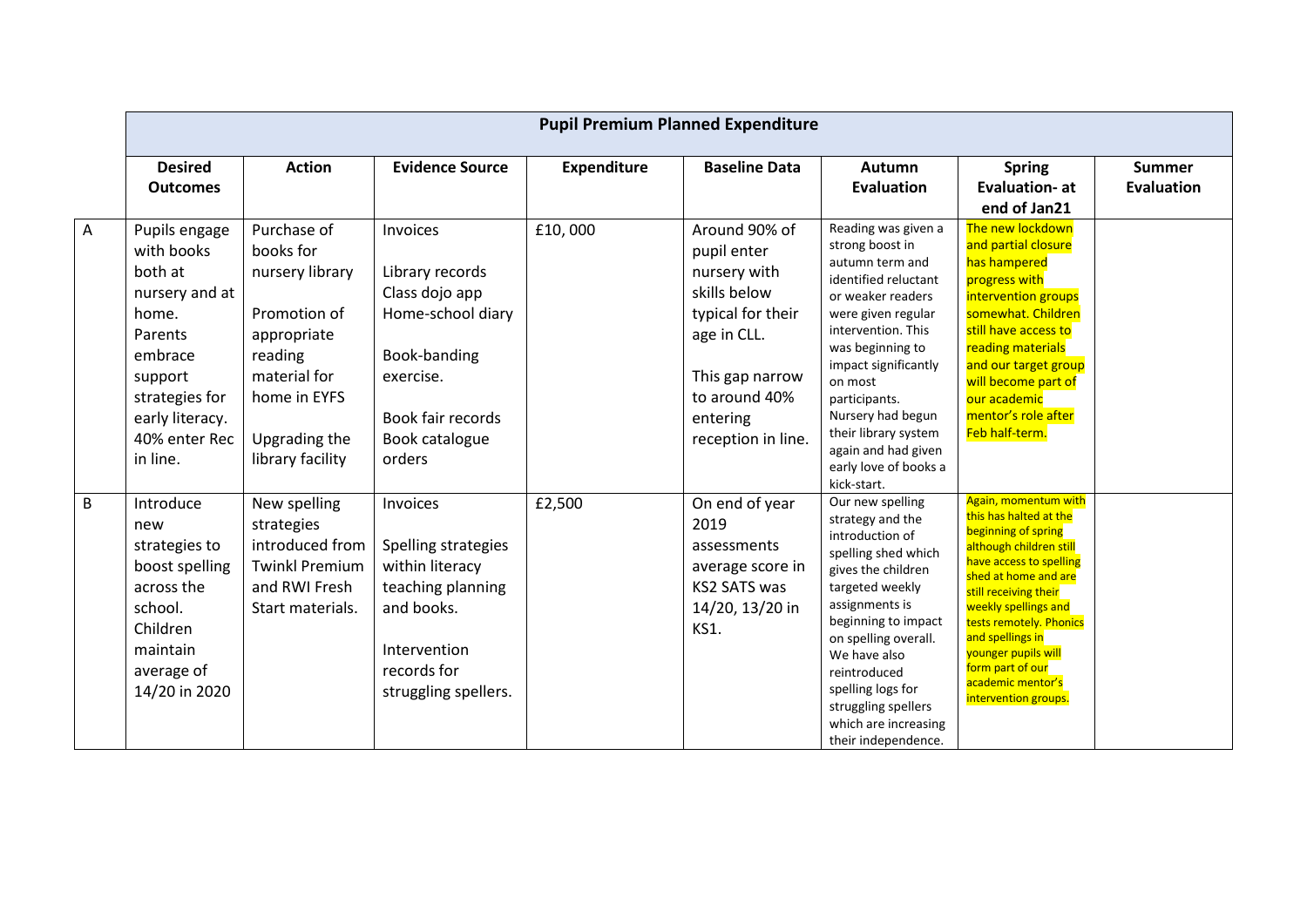| $\mathsf C$ | Impact<br>vocabulary<br>mapped out<br>across all<br>subjects in all<br>year groups. To<br>ensure a<br>progressive and<br>ambitious<br>build-up of<br>subject-specific<br>vocab. | More high level<br>class texts used<br>to stretch and<br>challenge<br>vocabulary use<br>In class support<br>for writing with<br>inclusion of high<br>level vocab.                       | Intervention<br>records                                                                                                         | £4,000  | Question-level-<br>analysis showed<br>pupils improved<br>on their<br>knowledge<br>regarding<br>vocabulary<br>definitions. We<br>would now like<br>to see this<br>unrolled across<br>all subjects. | Two interventions have<br>been added this term<br>the NELI program and<br>the Launchpad for<br>literacy approach<br>which are both<br>approaches for<br>boosting vocabulary<br>and language skills or<br>identifying gaps within<br>early acquisition.<br>Nursery have a good<br>home-school<br>expectation of certain<br>vocabulary being<br>discussed each week. | Our whole-school<br>vocabulary program<br>will resume once all<br>pupils return although<br>we are seeing more<br>considered use of<br>ambitious vocabulary<br>form pupils at home<br>this time round with<br>joining lessons live.                                                                                                                                                              |  |
|-------------|---------------------------------------------------------------------------------------------------------------------------------------------------------------------------------|-----------------------------------------------------------------------------------------------------------------------------------------------------------------------------------------|---------------------------------------------------------------------------------------------------------------------------------|---------|---------------------------------------------------------------------------------------------------------------------------------------------------------------------------------------------------|--------------------------------------------------------------------------------------------------------------------------------------------------------------------------------------------------------------------------------------------------------------------------------------------------------------------------------------------------------------------|--------------------------------------------------------------------------------------------------------------------------------------------------------------------------------------------------------------------------------------------------------------------------------------------------------------------------------------------------------------------------------------------------|--|
| D           | Pupils receive a<br>broad and<br>ambitious<br>curriculum<br>entitlement<br>that enables<br>them to make<br>links and build<br>on prior<br>learning.                             | Invest in<br>carefully<br>thought out<br>resources to<br>build on pupils'<br>concepts and<br>learning<br>allowing them<br>to learn more<br>and remember<br>more across all<br>subjects. | Invoices<br>Curriculum<br>mapping<br>documents<br>Subject leader<br>monitoring of<br>resources and<br>implementation of<br>them | £15,000 | Careful and<br>thorough<br>curriculum<br>mapping of all<br>subjects needs<br>appropriate<br>resourcing to<br>foster sequential<br>and progressive<br>blocks of lessons.                           | We are exceptionally<br>proud to still offer our<br>pupils their broad and<br>full entitlement even<br>offering additional<br>enhancements such as<br>the SSF project and my<br>school, my planet.<br>Within this ambitious<br>curriculum, we have<br>built in recovery<br>aspects to revisit areas<br>that may have been<br>less secure from last<br>term.        | <b>Use of Teams for</b><br>remote learning has<br>meant we can stick<br>more closely to the<br>intended curriculum<br>than in the first<br>lockdown. The only<br>areas that have been<br>adapted are music, PE<br>and some aspects of<br>science. Teachers and<br>subject leads have<br>good knowledge of the<br>areas that may need<br>revisiting or exchanging<br>once we are fully<br>reopen. |  |
| $\mathsf E$ | Pupils with<br>gaps in<br>education can<br>catch up<br>quickly<br>through a<br>range of<br>interventions                                                                        | Support staff<br>and after school<br>intervention<br>deployed to<br>catch pupils up<br><b>Resources</b><br>bought for<br>home                                                           | Attendance at after<br>school booster 1:1<br>tuition and<br>homework clubs<br>Invoices                                          | £23,000 | Two families, in<br>particular dip in<br>and out of school<br>requiring<br>structured<br>support on<br>return to close<br>gaps in learning.                                                       | Interventions outside<br>the classroom had to<br>be halted from late-<br>October once<br>infections began to<br>occur within the<br>bubbles amongst staff.<br>Additional support is<br>given within class<br>where possible but this<br>is not as frequent as<br>intended.                                                                                         | Our academic mentor<br>begins her post after<br>Feb half-term and will<br>work predominantly<br>remotely at first from<br>within the building.<br><b>Once infection rates</b><br>locally decrease or<br>school fully reopens<br>she will carry out group<br>interventions across<br>school.                                                                                                      |  |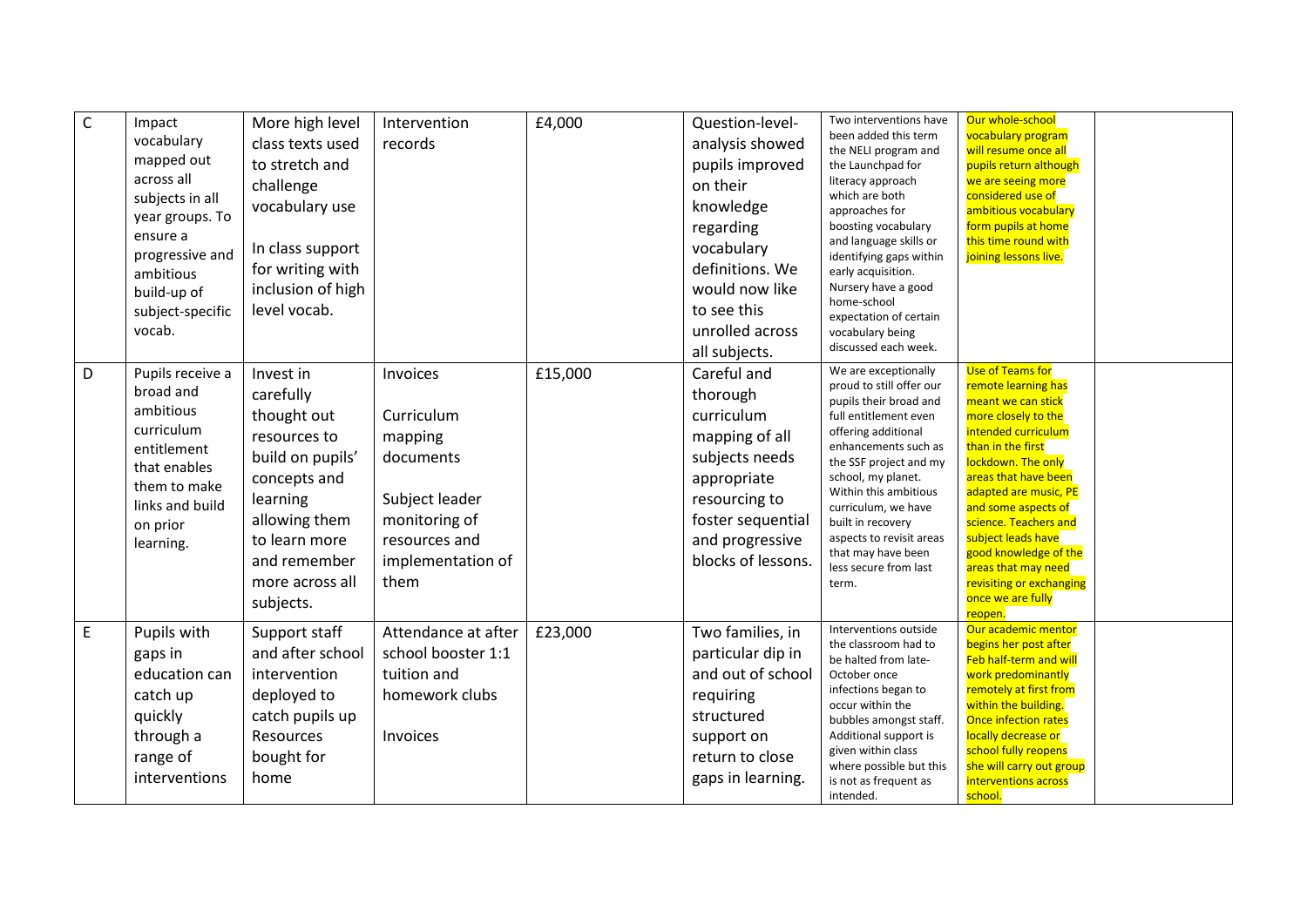|   | and                                                                                                                                                                                                                         | consolidation of                                                                                                                               |                                                                                                                         |         |                                                                                                                                                                                                                         |                                                                                                                                                                                                                                                                                                                                                                                                                         |                                                                                                                                                                                                                                                                                                                                                                    |  |
|---|-----------------------------------------------------------------------------------------------------------------------------------------------------------------------------------------------------------------------------|------------------------------------------------------------------------------------------------------------------------------------------------|-------------------------------------------------------------------------------------------------------------------------|---------|-------------------------------------------------------------------------------------------------------------------------------------------------------------------------------------------------------------------------|-------------------------------------------------------------------------------------------------------------------------------------------------------------------------------------------------------------------------------------------------------------------------------------------------------------------------------------------------------------------------------------------------------------------------|--------------------------------------------------------------------------------------------------------------------------------------------------------------------------------------------------------------------------------------------------------------------------------------------------------------------------------------------------------------------|--|
|   | strategies.                                                                                                                                                                                                                 | skills                                                                                                                                         |                                                                                                                         |         |                                                                                                                                                                                                                         |                                                                                                                                                                                                                                                                                                                                                                                                                         |                                                                                                                                                                                                                                                                                                                                                                    |  |
| F | All pupils to<br>have high<br>expectations<br>of themselves<br>and their<br>future. Range<br>of further<br>education and<br>careers are<br>inspired by<br>school<br>provision                                               | Visits and<br>visitors<br>arranged to<br>inspires and<br>motivate pupils<br>to want a<br>brighter future                                       | Attendance at<br>aspirational visits<br>and or experiences<br>in school<br>Ambulance mini<br>medics scheme<br>promotion | £5,000  | Many PP pupils<br>come from<br>homes where<br>nobody is<br>employed and<br>need school's<br>input into aiming<br>higher in future.<br>Only 1 GRT pupil<br>has gone on to<br>secondary school<br>in the last 5<br>years. | We are proud that we<br>were offering<br>additional<br>enhancements such as<br>the SSF project and my<br>school, my planet in<br>autumn term.<br>This was still allowing<br>us to provide<br>opportunities for<br>looking at wider career<br>and further education<br>routes.                                                                                                                                           | <b>School are working</b><br>incredibly hard to invite<br>a range of 'guest<br>teachers' to Teams<br>lessons to keep<br>learning fresh and<br>inspiring but also to<br>give glimpses into<br>wider life and career<br>roles. We have had RE<br>lessons with the local<br>priest and activities led<br>by Durham Uni<br>students around<br><b>Chinese New Year.</b> |  |
| G | All pupils to<br>experience a<br>wide range of<br>opportunities<br>in knowledge<br>and<br>understanding<br>of the world,<br>the arts and in<br>sport including<br>visiting events<br>and extra-<br>curricular<br>provision. | Engagement in<br>high quality<br>clubs<br>Wider<br>community<br>engagement<br><b>Ballet visit</b><br>Theatre visit<br>In school<br>productions | Engagement with<br>cultural projects<br>Attendance at<br>external<br>productions                                        | £15,000 | Many PP pupils<br>lack the funding<br>at home to take<br>part in or visit<br>arts experiences.<br>We don't let<br>money become a<br>reason for not<br>experiencing a<br>rich and varied<br>cultural<br>education.       | Whilst this is an area of<br>real strength in our<br>provision, we are very<br>disappointed that our<br>extra-curricular and<br>cultural enhancements<br>have been much<br>reduced this year due<br>to the circumstances.<br>We did begin clubs in<br>bubbles in Late-<br>September but<br>unfortunately they had<br>to be stopped once<br>infection rates locally<br>increased and guidance<br>no longer allowed this. | <b>School are working</b><br>incredibly hard to invite<br>a range of 'guest<br>teachers' to Teams<br>lessons to keep<br>learning fresh and<br>inspiring but also to<br>give glimpses into the<br>arts in particular or<br>cultural events.                                                                                                                         |  |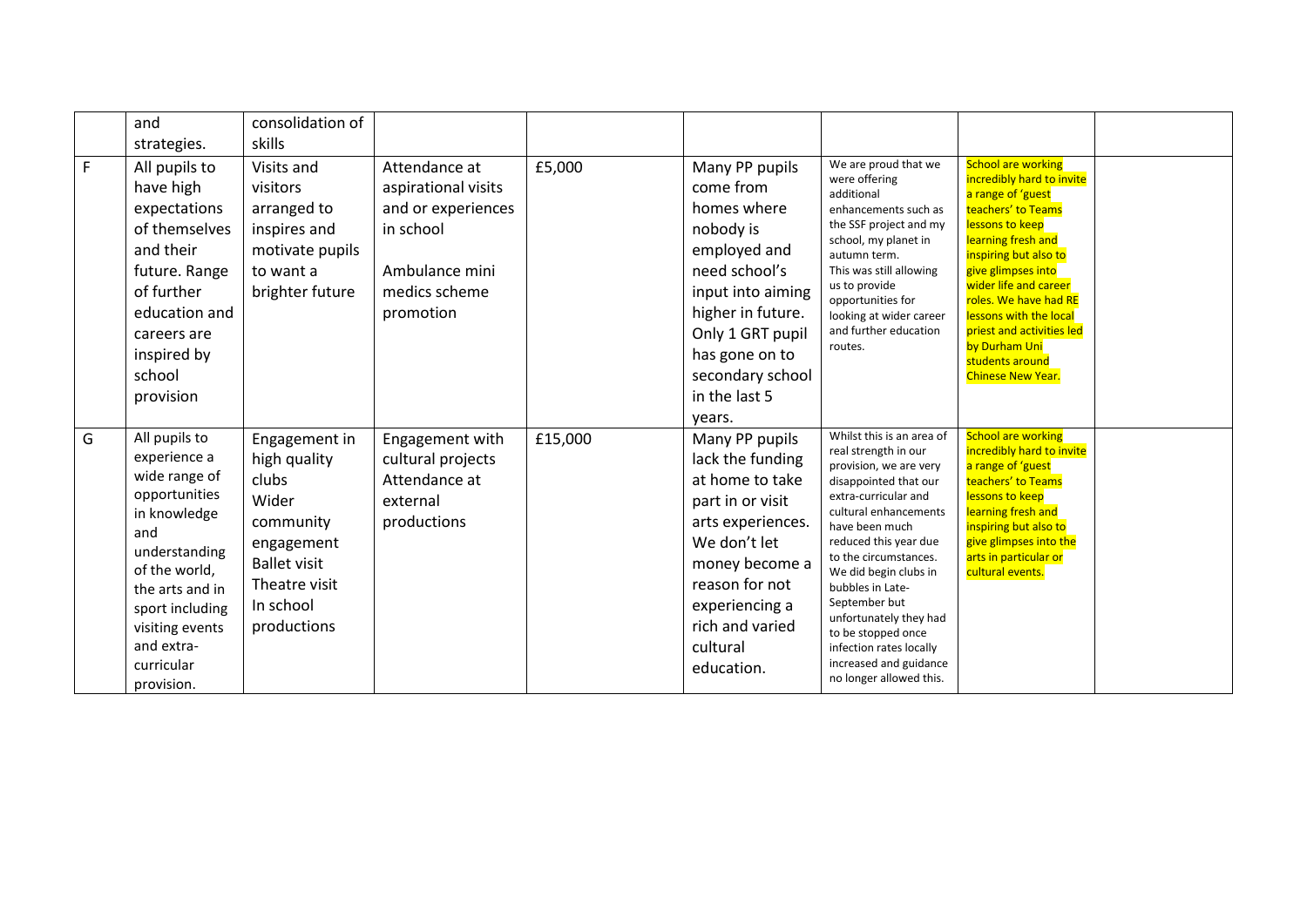| H | Pupils and<br>families to<br>have an<br>understanding<br>of the high<br>importance of<br>attendance.<br>PA levels drop<br>to below NA<br>wherever<br>possible<br>particularly<br>with GRT<br>attendance<br>data | Incentives for<br>improved<br>attendance<br>Support for<br>weaker<br>attendance                                                                                                                          | Attendance data                                                                         | £2,000  | PA levels were<br>below NA until 4<br>weeks before<br>the end of the<br>year when two<br><b>GRT</b> families<br>came and went<br>on holiday.<br>Still aiming to<br>maintain 96%<br>attendance and<br>below NA PA<br>Attendance last<br>year 96.1% | Attendance<br>remained strong<br>across autumn term<br>with 96% and only<br>1.8% unauthorised.<br>This is skewed data<br>however as the<br>situation meant<br>families did not take<br>September holidays<br>as is usual for some.                                                                                                                                                                                                                                                                     | <b>Attendance at online</b><br>lessons remains just as<br>important as those in<br>school. It has taken<br>some communication<br>with a small minority of<br>parents to change the<br>mindset from the first<br>lockdown.<br><b>Attendance of</b><br>vulnerable pupils is<br>monitored by Local<br><b>Authority and our</b><br>pupils in this category<br>are all accessing their<br>learning in school.<br>More of them may fall<br>into this bracket if this<br>closure is to extend<br>longer term due to<br>drop-off with online |  |
|---|-----------------------------------------------------------------------------------------------------------------------------------------------------------------------------------------------------------------|----------------------------------------------------------------------------------------------------------------------------------------------------------------------------------------------------------|-----------------------------------------------------------------------------------------|---------|---------------------------------------------------------------------------------------------------------------------------------------------------------------------------------------------------------------------------------------------------|--------------------------------------------------------------------------------------------------------------------------------------------------------------------------------------------------------------------------------------------------------------------------------------------------------------------------------------------------------------------------------------------------------------------------------------------------------------------------------------------------------|--------------------------------------------------------------------------------------------------------------------------------------------------------------------------------------------------------------------------------------------------------------------------------------------------------------------------------------------------------------------------------------------------------------------------------------------------------------------------------------------------------------------------------------|--|
|   | removed.<br>Families to<br>have regular<br>contact with<br>school and<br>resources to<br>use in order<br>to know how<br>to best<br>support their<br>child at home.                                              | Regular parent<br>contact with<br>school done<br>safely and at<br>distance,<br>allowing them<br>to still feel<br>included and<br>valued.<br>Resources<br>purchased to<br>support<br>learning at<br>home. | Attendance and<br>engagement with<br>parent sessions<br>Stay and play<br>events in EYFS | £10,000 | PA 8%<br>Parents regularly<br>express concern<br>at being able to<br>support<br>children's<br>learning at<br>home. Around<br>50% attended<br>engagement<br>sessions last year<br>compared to<br>30% the previous<br>year.                         | Good communication<br>within our newsletters,<br>website, telephone<br>parents evening and<br>class dojo posts meant<br>everyone was aware of<br>the contingency plan<br>going forward. With 5<br>out of 7 bubbles closing<br>in November, it also<br>gave teachers and<br>pupils a chance to have<br>a trial-run of Teams.<br>It is so unnatural for us<br>to not have regular<br>contact with our<br>parents and over<br>Christmas we put lots<br>of digital experiences in<br>place to remedy this. | learning.<br>The decision to go full-<br>time to Teams for<br>remote-learning in<br>January should have<br>removed the vast<br>majority for pressure<br>for teaching rom the<br>parents at home. By<br>end of Jan we only<br>have 14 pupils out of<br>128 who are not in a<br>position to access<br>Teams. This is neither<br>due to devices or data<br>lack as we have<br>resolved all of those<br>issues within school.                                                                                                            |  |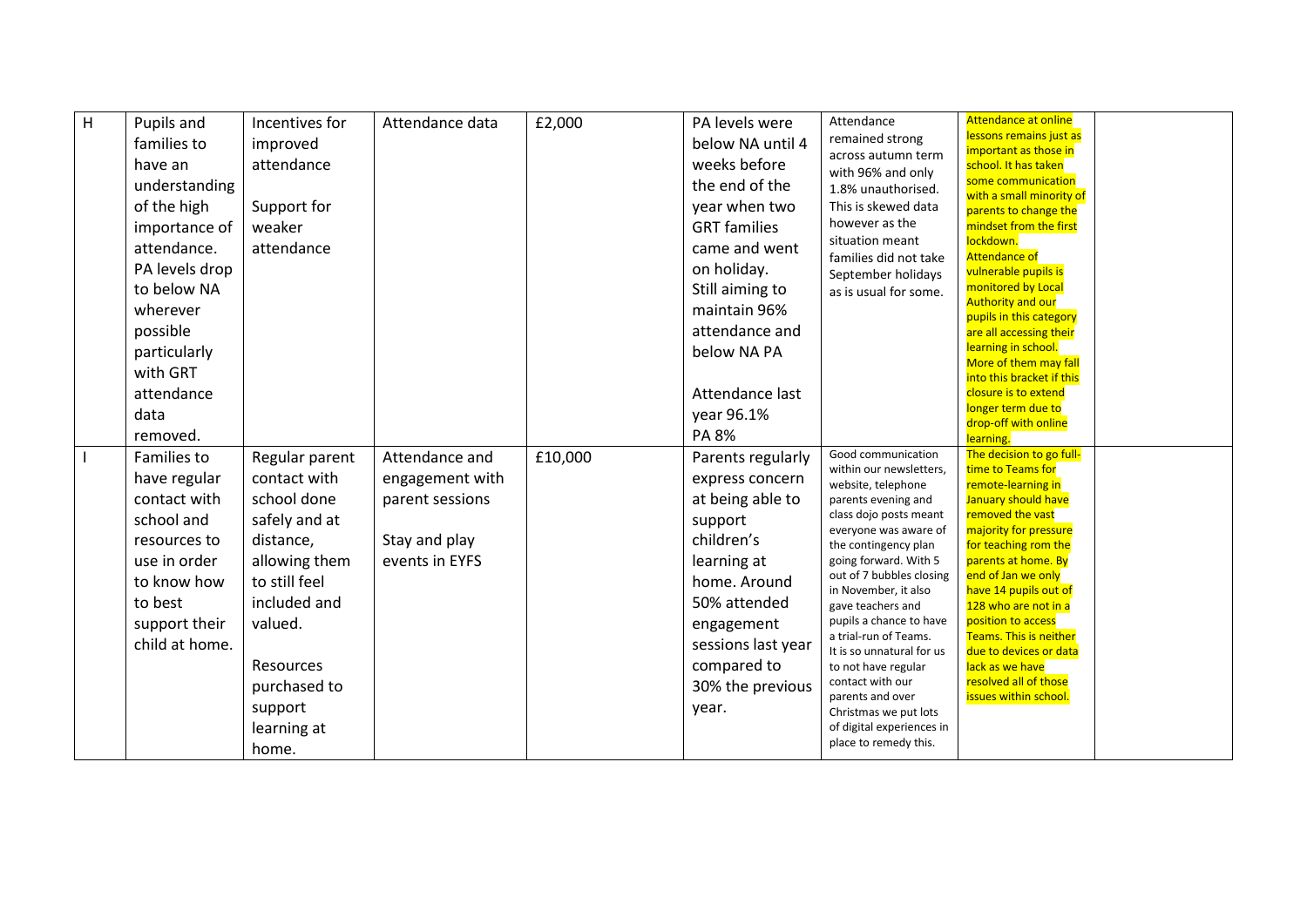| All pupils have  | Staff training  | Pupil voice     | £10,000 | Pupils showed       | Given the situation,                              | <b>Pupils learning form</b>                        |
|------------------|-----------------|-----------------|---------|---------------------|---------------------------------------------------|----------------------------------------------------|
| a fulfilling     | and strategies  | Parent surveys  |         | anxieties about     | pupils had a fulfilling                           | home have really                                   |
| academic year    |                 |                 |         | returning to school | autumn term which                                 | enjoyed and embraced                               |
|                  | in place for    |                 |         |                     | they highly enjoyed                               | learning through                                   |
| in 2020-21 that  | wellbeing       | Summative       |         | after lockdown,     | and felt happy within.                            | <b>Teams. Parents</b>                              |
| allows them to   | support and     | curriculum data |         | mirrored by         | They appreciated the                              | reported it makes the                              |
| feel safe, happy |                 |                 |         | parents in some     | lengths we went to to                             | children feel more                                 |
| and settled.     | behaviour for   |                 |         | cases.              | provide them with                                 | included in school life                            |
| They feel        | learning.       |                 |         | Pupil interviews    | opportunities such as                             | and gives them a little<br>social interaction with |
|                  | Relax kids      |                 |         |                     | productions, parties,                             | their peers and                                    |
| emotionally      |                 |                 |         | found that          | raffles, competitions,<br>assemblies etc. despite | teachers. The concern                              |
| ready to learn   | SSF project     |                 |         | children had        | the challenges.                                   | for school would be the                            |
| and visibly      | MSMP project    |                 |         | missed social       | It was clear that                                 | ability to sustain this                            |
| enjoy their      | Forest school   |                 |         | interaction,        | children just felt happy                          | longer-term as                                     |
| experiences.     |                 |                 |         | playing and         | to be here in their                               | frustrations rise in                               |
|                  | Clubs provision |                 |         |                     | normal environment                                | households and                                     |
|                  |                 |                 |         | experiencing the    | after many weeks at                               | engagement drops.                                  |
|                  |                 |                 |         | outdoors. Many      | home unable to go                                 | <b>School are working</b>                          |
|                  |                 |                 |         | reported spending   | anywhere. Anxieties                               | hard to secure more                                |
|                  |                 |                 |         | large amounts of    | lowered as staff                                  | exciting 'guest'                                   |
|                  |                 |                 |         | time online.        | worked tirelessly to                              | teachers to make                                   |
|                  |                 |                 |         |                     | provide a positive and                            | children want to tune                              |
|                  |                 |                 |         |                     | exciting place to learn                           | in!                                                |
|                  |                 |                 |         |                     | even in bubbles.                                  |                                                    |

|    | <b>Budget Summary</b>                                                                                                                                       |         |  |  |  |
|----|-------------------------------------------------------------------------------------------------------------------------------------------------------------|---------|--|--|--|
|    |                                                                                                                                                             |         |  |  |  |
|    | <b>Desired Outcome</b>                                                                                                                                      | Cost    |  |  |  |
| A  | Pupils engage with books both at nursery and at home. Opportunities to promote verbal and emerging literacy<br>skills are maximised in nursery and at home. | £10,000 |  |  |  |
| B. | Introduce new strategies to boost spelling across the school. Children average 14/20 on spelling tests in 2020                                              | £2,500  |  |  |  |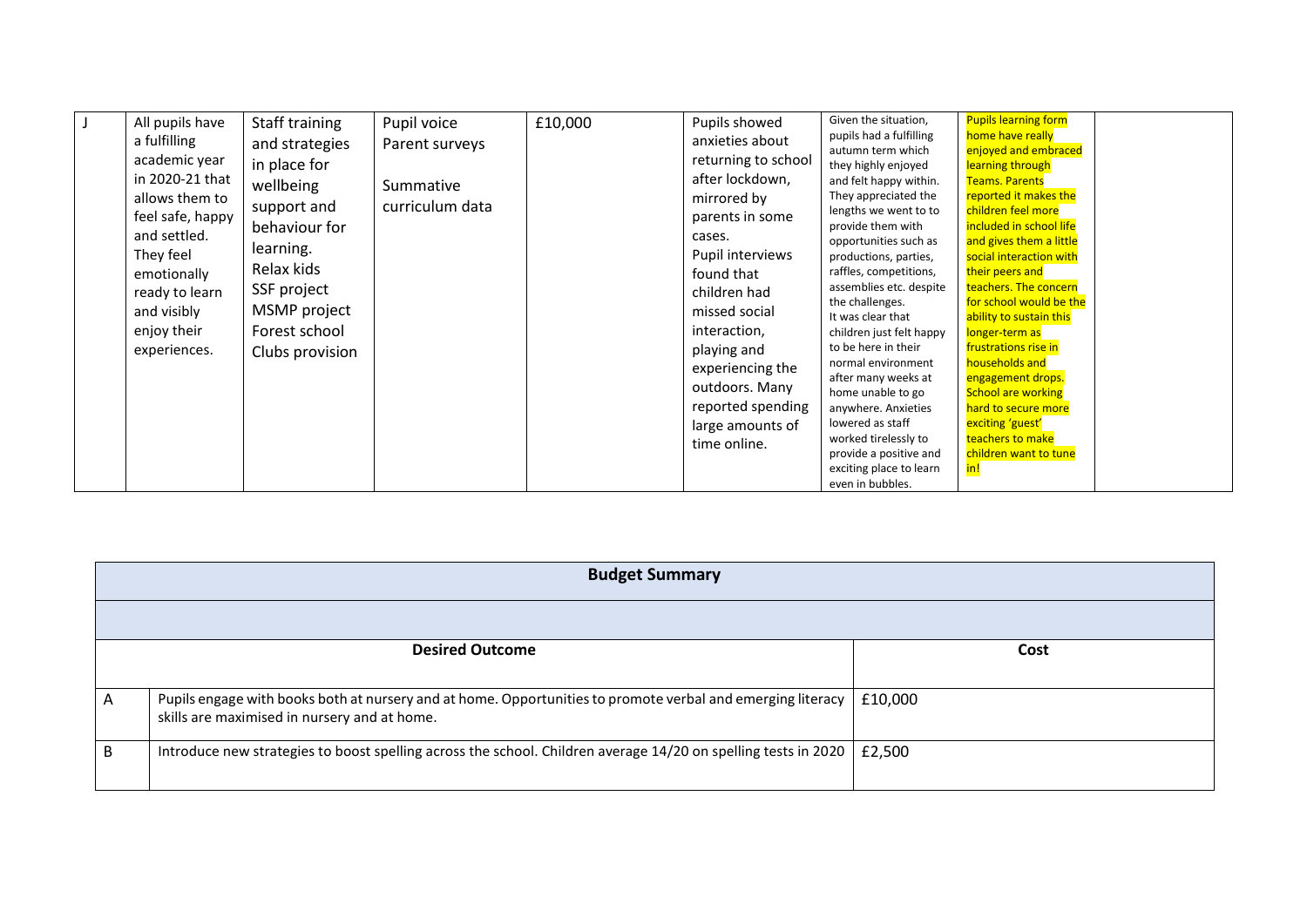| $\mathsf{C}$ | Impact vocabulary mapped out across all subjects in all year groups. To ensure a progressive and ambitious<br>build-up of subject-specific vocab.                                      | £4,000  |
|--------------|----------------------------------------------------------------------------------------------------------------------------------------------------------------------------------------|---------|
| D            | Pupils receive a broad and ambitious curriculum entitlement that enables them to make links and build on<br>prior learning.                                                            | £15,000 |
| E            | Pupils with gaps in education can catch up quickly through a range of interventions and strategies.                                                                                    | £23,000 |
| F.           | All pupils to have high expectations of themselves and their future. Range of further education and careers<br>are inspired by school provision                                        | £5,000  |
| G            | All pupils to experience a wide range of opportunities in knowledge and understanding of the world, the arts<br>and in sport including visiting events and extra-curricular provision. | £15,000 |
| H            | Pupils and families to have an understanding of the high importance of attendance. Persistent absentee<br>levels improve on last year.                                                 | £2,000  |
|              | Families to have regular contact with school and resources to use in order to know how to best support their<br>child's learning.                                                      | £10,000 |
|              | All pupils have a fulfilling academic year in 2020-21 that allows them to feel safe, happy and settled. They<br>feel emotionally ready to learn and visibly enjoy their experiences.   | £10,000 |
|              | <b>Total Budget Spent</b>                                                                                                                                                              | £96,500 |

|  |  |  |  | Additional funding (if any)- The school should receive around £10, 320 of government catch-up funding at £80 per pupil. |
|--|--|--|--|-------------------------------------------------------------------------------------------------------------------------|
|--|--|--|--|-------------------------------------------------------------------------------------------------------------------------|